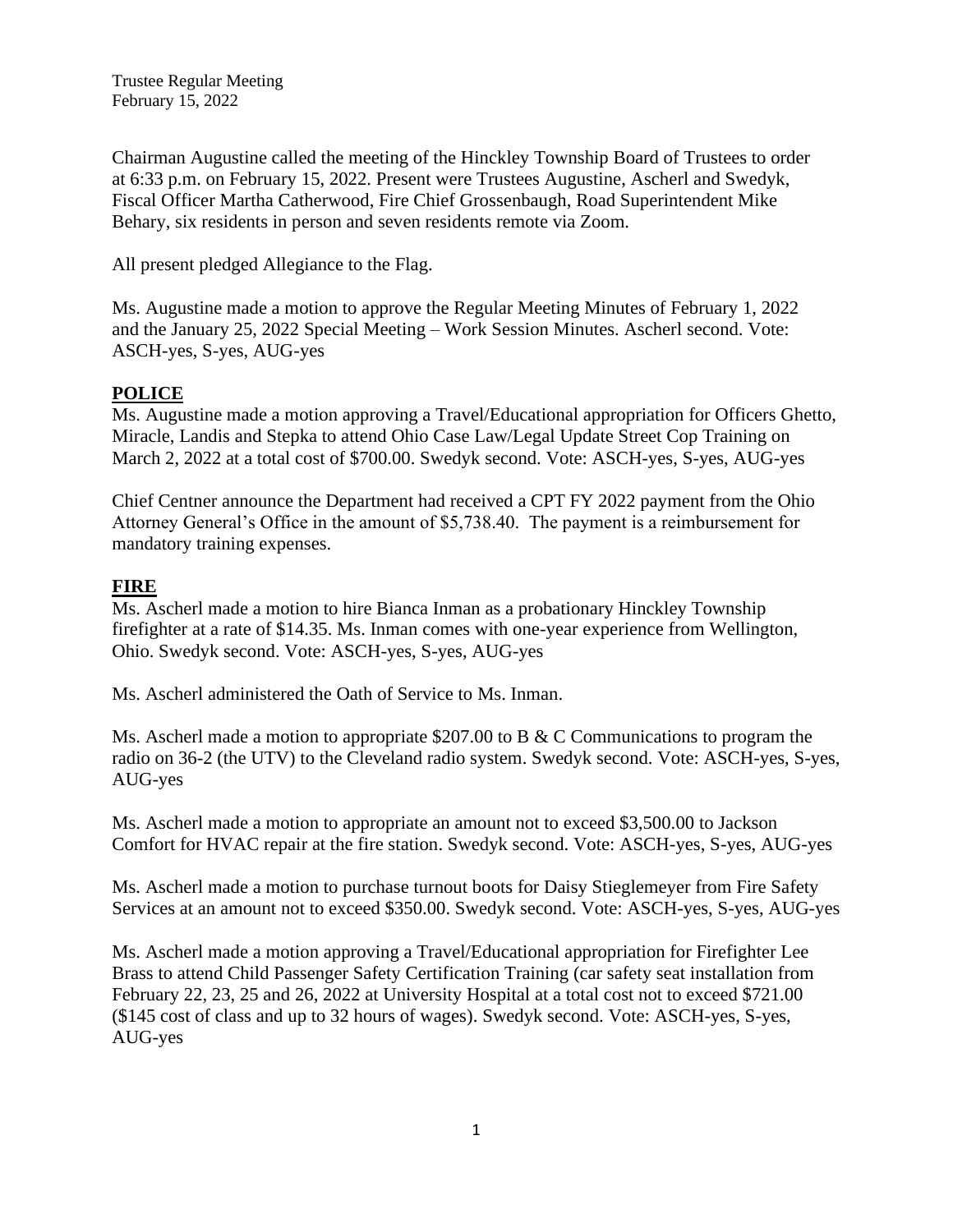Ms. Ascherl made a motion approving a Travel/Educational appropriation for Fire Chief Grossenbaugh to attend the Bowling Green State University State Fire School Size Up and Command Tools and Tips from May 16-18, 2022 at a total cost not to exceed \$600.00 (includes cost of class and lodging). Swedyk second. Vote: ASCH-yes, S-yes, AUG-yes

Ms. Ascherl made a motion adopting **Resolution #021522-01**, authorizing the public bidding of Self-Contained Breathing Apparatus (SCBA) in the Medina County Gazette on February 18, 2022. Bid forms and specifications can be obtained in person Monday from 10 a.m. to 6 p.m., Tuesday through Thursday from 9 a.m. to 2 p.m. and Friday from 9 a.m. to noon at the Hinckley Township Administration Building, 1410 Ridge Road, Hinckley, Ohio 44233 or via the Hinckley Township website at hinckleytwp.org.

All bids must be received no later than March 15, 2022 at 5:45 P.M. at the Hinckley Township Administration Building at which time all properly-filed bids will be publicly opened and read aloud at 6 p.m. Swedyk second. Vote: ASCH-yes, S-yes, AUG-yes

Ms. Ascherl complimented Fire Chief Grossenbaugh on being selected as the lead Chair to the Medina County Chief's Association Training Committee. The Committee helps to development training curriculum for Medina County fire departments.

# **SERVICE**

Mr. Behary initiated a discussion regarding recommendations to revise the current Hinckley Township Subdivision Standards, his recommendations included:

- Adding additional curbing options, specifically urban-style rolled curbs. He feels this will reduce snowplow damage to resident's yards and help keep trucks within the roadway when plowing. When asked as to drawbacks to these curbing options, Mr. Behary replied that replacement costs may be higher due to the need to mill the curbs when roads are maintained.
- Allowing islands within cul-de-sacs. Mr. Behary feels this will save money on salt and repairs.
- Allowing the option of a developer to install asphalt, rather than concrete, in new subdivisions. Mr. Behary feels that over time asphalt maintenance will be less costly than concrete replacement. It was discussed that an asphalt road may have to be resurfaced four times over a 35 to 40-year concrete replacement cycle depending on topography and use of the roadway.

It was suggested to invite a representative of the Medina County Engineers Office to discuss the above options with the Trustees prior to any changes to the current subdivision standards.

Mr. Swedyk stated that he is working with the Medina County Prosecutor's Office on drafting a letter to Perk Co. regarding their warranty on the work performed on Maple Hill Road in 2021.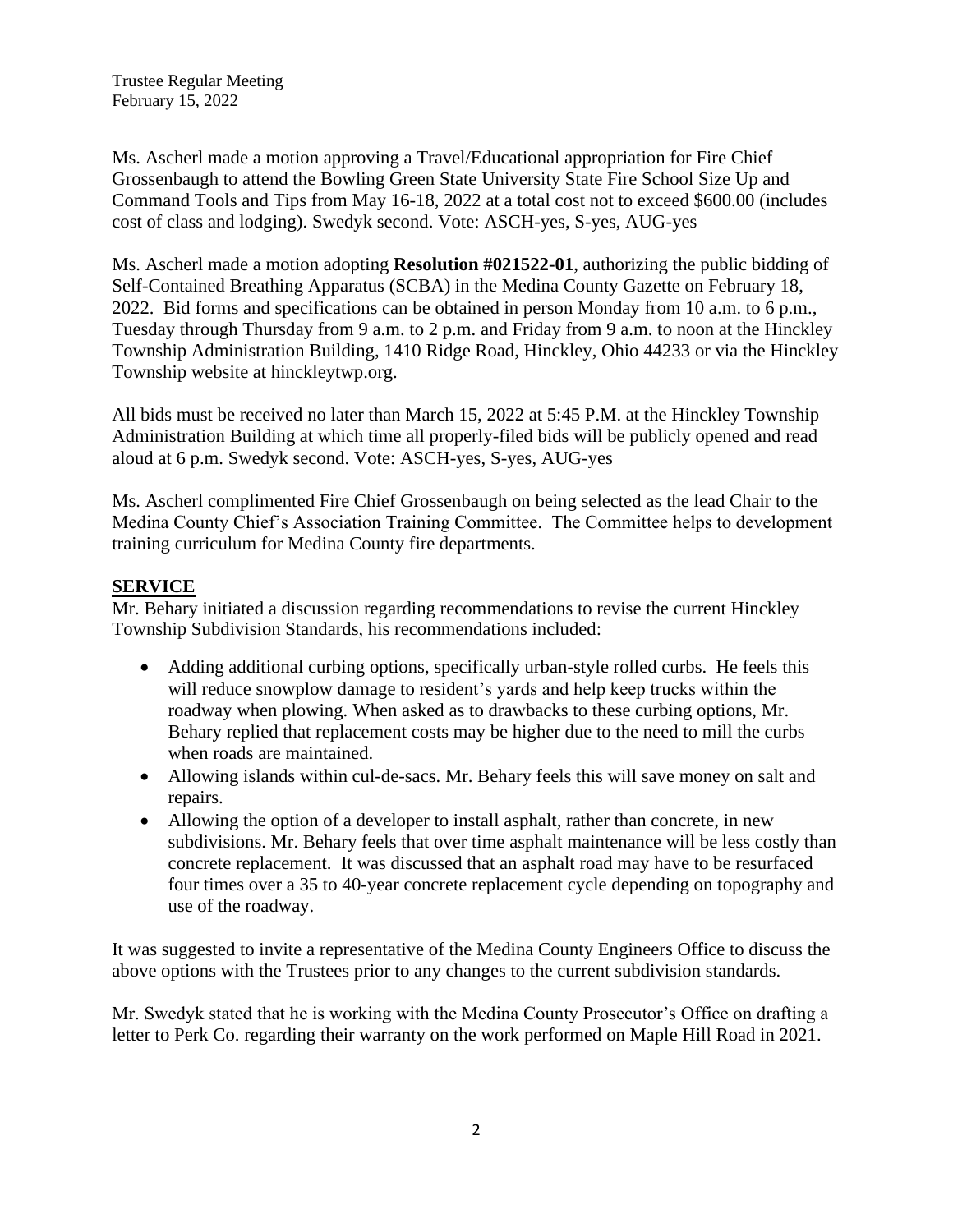Mr. Swedyk complimented Mr. Behary and his staff for their efforts during the recent snow and ice storms.

# **ZONING**

Ms. Augustine asked the Trustees their thoughts on the applicants interviewed for the open Zoning appointments. Ms. Augustine stated that she felt that Lindsey Wrobel and Bill Schaefer were highly qualified to sit on the Board of Zoning Appeals (BZA) as members, and Tom Schrader as an alternate. Ms. Ascherl and Mr. Swedyk agreed that these were their choices as well.

All three trustees felt that applicant Scott Keeling was suited for Zoning Commission alternate, though he had expressed a preference to serve on the BZA. It was decided to ask Mr. Keeling if he would consider the Zoning Commission position prior to a formal motion.

Ms. Augustine made a motion to appoint Bill Schaefer as a member of the Hinckley Township Board of Zoning Appeals for a term expiring on December 31, 2026, Lindsey Wrobel to fill the term of member Bill Budd expiring on December 31, 2023, and Tom Schrader as an alternate to the Board of Zoning Appeals expiring on December 31, 2022. Ascherl second. Vote: ASCH-yes, S-yes, AUG-yes

Ms. Augustine informed the audience that due to the voluntary discontinuation of use for a period of 2-years or longer, the Adult Day Care Bar located at 729 W, 130<sup>th</sup> Street, Hinckley has forfeited its conditional use allowance. Any future use on the premises must conform to all regulations of the R-2 Residential District in which the building and lot is located.

Ms. Augustine announced the following March Medina County Planning Commission agenda items:

- Serenity Court preliminary plan approval
- Pride One Senior Housing proposal

She added that as a member of the Medina County Planning Commission she will be required to recuse herself from the items, but as her alternate will be able to represent Hinckley on these items.

Ms. Augustine shared the preliminary plans for both projects with the audience.

The Trustees reviewed and signed mylars for the Pride One Senior Housing final plat and a lot split/consolidation (Peebles [West 130<sup>th</sup> St.] and Crews [Tamarind Trail].

Ms. Augustine presented the Trustees with **Resolution #030329-03** which prohibited center islands within permanent cul-de-sacs unless permitted by a motion of the Trustees. She explained that the developers of Serenity Court were requesting the installation of a permanent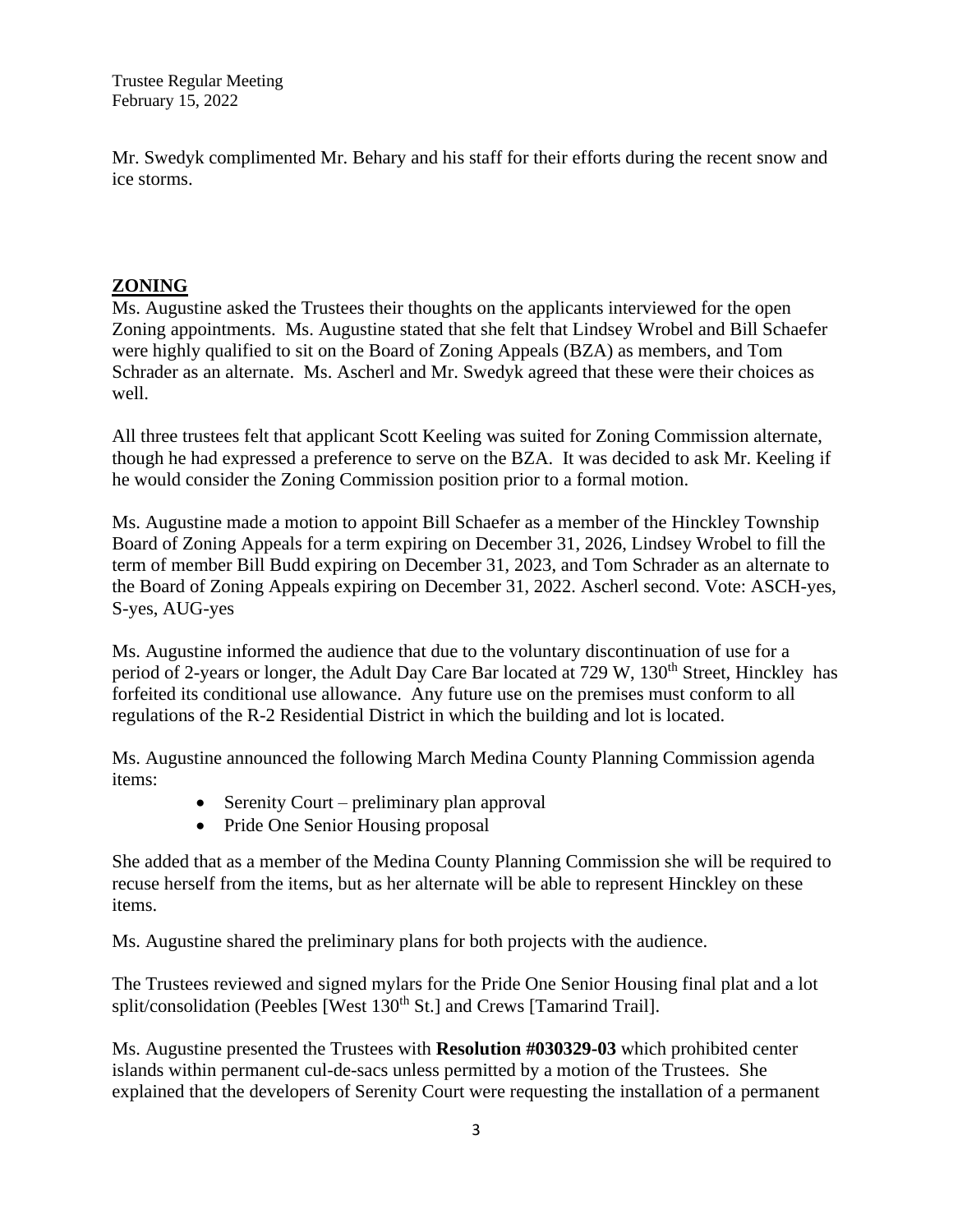cul-de-sac within their project. It was decided that as long as all drainage concerns were addressed and approved by the Medina County Engineer's Office, as well as the HOA assuming ongoing maintenance of any installed islands, the motion could be forwarded.

Ms. Augustine made a motion to adopt **Resolution #021522-02**, authorizing islands within the cul-de-sac(s) of the Serenity Court project contingent on the HOA's acceptance of island maintenance. Ascherl second. Vote: ASCH-yes, S-yes, AUG-yes

Ms. Augustine presented the third quarter zoning activity report which included, nine new homes, eight in-ground pools and five accessory buildings. Total fees collected were \$11,810.00

## **TRUSTEES**

The Trustees discussed the open part-time Administrative Office Assistant and Recording Secretary position. There was one applicant interviewed, resident Lynne Rotundo.

Ms. Ascherl made a motion to appoint Lynne Rotundo as a part-time Administrative Office Assistant and Recording Secretary at a rate of \$15.00 per hour, not to exceed 20 hours per week, effective February 22, 2022. Swedyk second. Vote: ASCH-yes, S-yes, AUG-yes

Ms. Ascherl made a motion to suspend the email addresses of previous Hinckley Township personnel which are within the Township Record Retention Policy period, as follows: Lutzko; Medwid; Miller, Christine; Kalina; Burns; Kamps; Schulte; Miller, Rick; Spellman. Swedyk second. Vote: ASCH-yes, S-yes, AUG-yes

Ms. Ascherl made a motion to delete the email addresses of previous Hinckley Township personnel, including email communications, in accordance with the Township Record Retention Policy period, as follows: Barrett, Heather; Newcomer; Sambor; Peterlin, David; FD Operations; Kalavsky; Toth; Baxter; Landis, Dan McVay; Mordaski; Szerensci; Gerbasi; Grossenbaugh; Theaker; Wochna; Cianciolo; Mack; Barrett, Shawn; Erskine; Morgan; Ward; Potts. Swedyk second. Vote: ASCH-yes, S-yes, AUG-yes

Ms. Ascherl explained that the previously free Gmail service used by the Township will begin assessing a fee per email registered. In order to reduce the cost to the Township the above changes were necessary.

Ms. Ascherl made a motion to suspend email of all former township employees on last day of work to maintain record retention policy and help keep server secure. Swedyk second. Vote: ASCH-yes, S-yes, AUG-yes

Ms. Ascherl made a motion accepting the resignation of Jen Amburn as proctor and recording secretary for the Hinckley Township Comprehensive Plan Steering Committee. Augustine second. Vote: ASCH-yes, S-yes, AUG-yes

The Trustees discussed hiring a court reporter to transcribe the three steering committee meeting minutes to assure detail and accuracy throughout the process. It was agreed to move forward with a motion.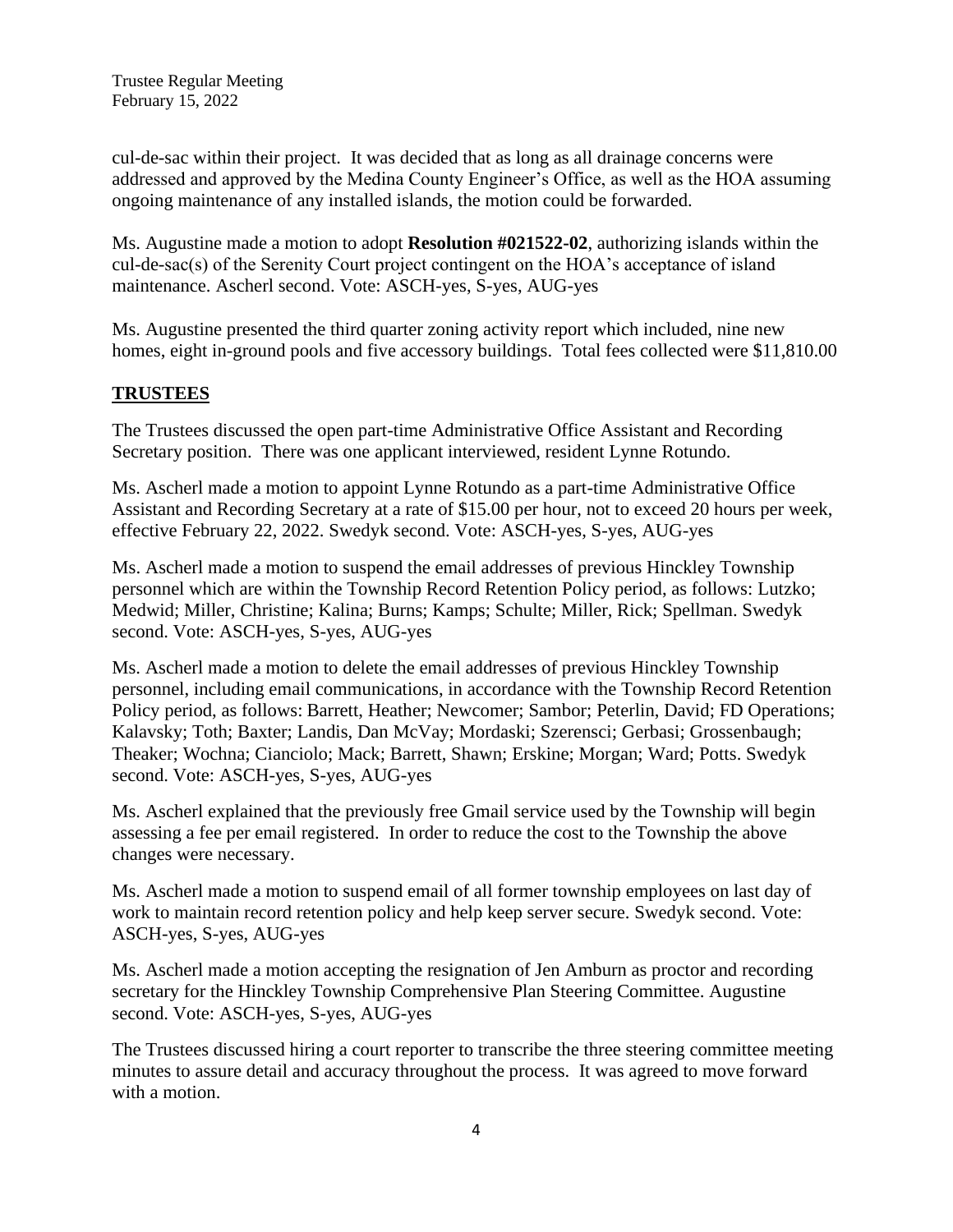Ms. Ascherl informed the Trustees that BNI Hinckley Chapter organizer Ray Felton, a resident, is requesting an ongoing rental of the meeting room every Thursday morning from 7:30 a.m. to 9 a.m. She suggested establishing a rate of \$100.00 monthly (up to 5 Tuesday's per month), plus a \$50.00 deposit for cleaning, refundable if the hall is left in a clean condition. She indicated that this is not a time of day when the meeting room is used and feels the additional revenue will benefit the Township. She added that if the group does not use the room on a reserved Thursday rental fees will not be refunded.

Mr. Swedyk made a motion to appropriate \$574.78 to Ohio Utilities Protection Services for the 2022 Governmental Assessment. Ascherl second. Vote: ASCH-yes, S-yes, AUG-yes

Mr. Swedyk related a request he received from a local Alzheimer Support group asking to place information about the group on the Township website. After a brief discussion it was suggested to direct the group to the Hinckley Chamber of Commerce.

Mr. Swedyk indicated he had attended a Medina County Economic Development presentation regarding information on tax abatements and is happy to share this information with the Board.

Mr. Swedyk informed the Trustees that he is working with the architect from Makovich and Pusti on minor amendments to the existing bid documents for the east wall of the old fire station.

Mr. Swedyk added that he has received an invitation from Sharon Township Trustee Brian Guccion for the Trustees to attend a public meeting with trustees from Sharon, Granger and Hinckley to discuss ways the Township's can share resources, resulting in potential cost savings for the Township's. The Board agreed that Mr. Swedyk will obtain additional information on date, time and location.

Ms. Augustine announced that nomination letters are being accepted for Hinckley Citizen of the year until March 14, 2022

Ms. Augustine made a motion to appropriate an amount not to exceed \$375.00 for Hinckley Citizen of the year plaque updates. Ascherl second. Vote: ASCH-yes, S-yes, AUG-yes

Ms. Augustine requested the Trustees consider compensating Board of Zoning Appeals members for attendance, by the request of the Zoning Commission chair, at Zoning Commission meetings. This allowance currently exists for Zoning Commission member at Board of Zoning Appeals meetings. Ms. Augustine feels it will encourage and streamline communication between the two Boards. It was agreed to forward this request.

Ms. Augustine made a motion that Board of Zoning Appeals members be compensated \$25.00 per meeting for their attendance at a Zoning Commission meeting as a representative of the Board of Zoning Appeals. Representation shall be by request of the Zoning Board Chairman and approved by the Trustee liaison. Ascherl second. Vote: ASCH-yes, S-yes, AUG-yes

Ms. Augustine announced that the Hinckley Chamber of Commerce Buzzard Day event will be held at the new Hinckley Elementary School on March 20, 2022, adding all tickets will be presale only through the wwwhinckleyohchamber.com website.